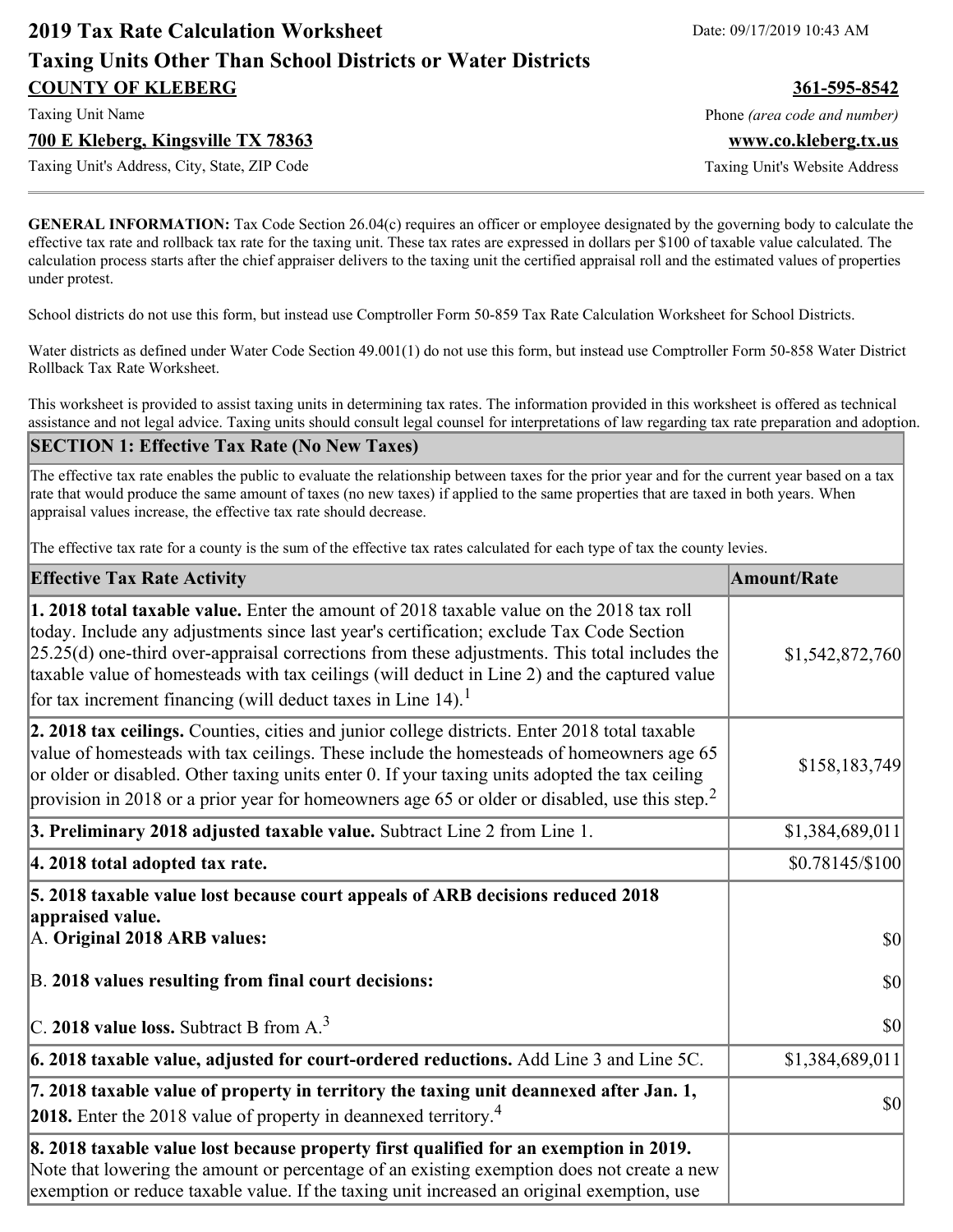| the difference between the original exempted amount and the increased exempted amount.<br>Do not include value lost due to freeport or goods-in-transit exemptions.                                                                                                                                                                                                                                                      |                 |
|--------------------------------------------------------------------------------------------------------------------------------------------------------------------------------------------------------------------------------------------------------------------------------------------------------------------------------------------------------------------------------------------------------------------------|-----------------|
| A. Absolute exemptions. Use 2018 market value:                                                                                                                                                                                                                                                                                                                                                                           | \$256,640       |
| B. Partial exemptions. 2019 exemption amount or 2019 percentage exemption times 2018<br>value:                                                                                                                                                                                                                                                                                                                           | \$1,294,389     |
| C. Value loss. Add A and $B^5$ .                                                                                                                                                                                                                                                                                                                                                                                         | \$1,551,029     |
| 9. 2018 taxable value lost because property first qualified for agricultural appraisal (1-<br>d or 1-d-1), timber appraisal, recreational/scenic appraisal or public access airport<br>special appraisal in 2019. Use only properties that qualified in 2019 for the first time; do<br>not use properties that qualified in 2018.                                                                                        |                 |
| A. 2018 market value:                                                                                                                                                                                                                                                                                                                                                                                                    | \$1,742,161     |
| B. 2019 productivity or special appraised value:                                                                                                                                                                                                                                                                                                                                                                         | \$85,390        |
| C. Value loss. Subtract B from $A6$                                                                                                                                                                                                                                                                                                                                                                                      | \$1,656,771     |
| 10. Total adjustments for lost value. Add lines 7, 8C and 9C.                                                                                                                                                                                                                                                                                                                                                            | \$3,207,800     |
| 11. 2018 adjusted taxable value. Subtract Line 10 from Line 6.                                                                                                                                                                                                                                                                                                                                                           | \$1,381,481,211 |
| 12. Adjusted 2018 taxes. Multiply Line 4 by Line 11 and divide by \$100.                                                                                                                                                                                                                                                                                                                                                 | \$10,795,584    |
| 13. Taxes refunded for years preceding tax year 2018. Enter the amount of taxes refunded<br>by the taxing unit for tax years preceding tax year 2018. Types of refunds include court<br>decisions, Tax Code Section 25.25(b) and (c) corrections and Tax Code Section 31.11<br>payment errors. Do not include refunds for tax year 2018. This line applies only to tax years<br>preceding tax year $2018$ . <sup>7</sup> | \$66,055        |
| 14. Taxes in tax increment financing (TIF) for tax year 2018. Enter the amount of taxes<br>paid into the tax increment fund for a reinvestment zone as agreed by the taxing unit. If the<br>taxing unit has no 2019 captured appraised value in Line 16D, enter $0.8$                                                                                                                                                    | $ 10\rangle$    |
| 15. Adjusted 2018 taxes with refunds and TIF adjustment. Add Lines 12 and 13, subtract<br>Line $149$                                                                                                                                                                                                                                                                                                                     | \$10,861,639    |
| 16. Total 2019 taxable value on the 2019 certified appraisal roll today. This value<br>includes only certified values and includes the total taxable value of homesteads with tax<br>ceilings (will deduct in Line 18). These homesteads include homeowners age 65 or older or<br>disabled. <sup>10</sup>                                                                                                                |                 |
| A. Certified values:                                                                                                                                                                                                                                                                                                                                                                                                     | \$1,584,681,545 |
| B. Counties: Include railroad rolling stock values certified by the Comptroller's office:                                                                                                                                                                                                                                                                                                                                | \$3,210,033     |
| C. Pollution control and energy storage system exemption: Deduct the value of property<br>exempted for the current tax year for the first time as pollution control or energy storage<br>system property:                                                                                                                                                                                                                | \$0             |
| D. Tax increment financing: Deduct the 2019 captured appraised value of property taxable<br>by a taxing unit in a tax increment financing zone for which the 2019 taxes will be deposited<br>into the tax increment fund. Do not include any new property value that will be included in<br>Line 21 below. <sup>11</sup>                                                                                                 | $ 10\rangle$    |
|                                                                                                                                                                                                                                                                                                                                                                                                                          | \$1,587,891,578 |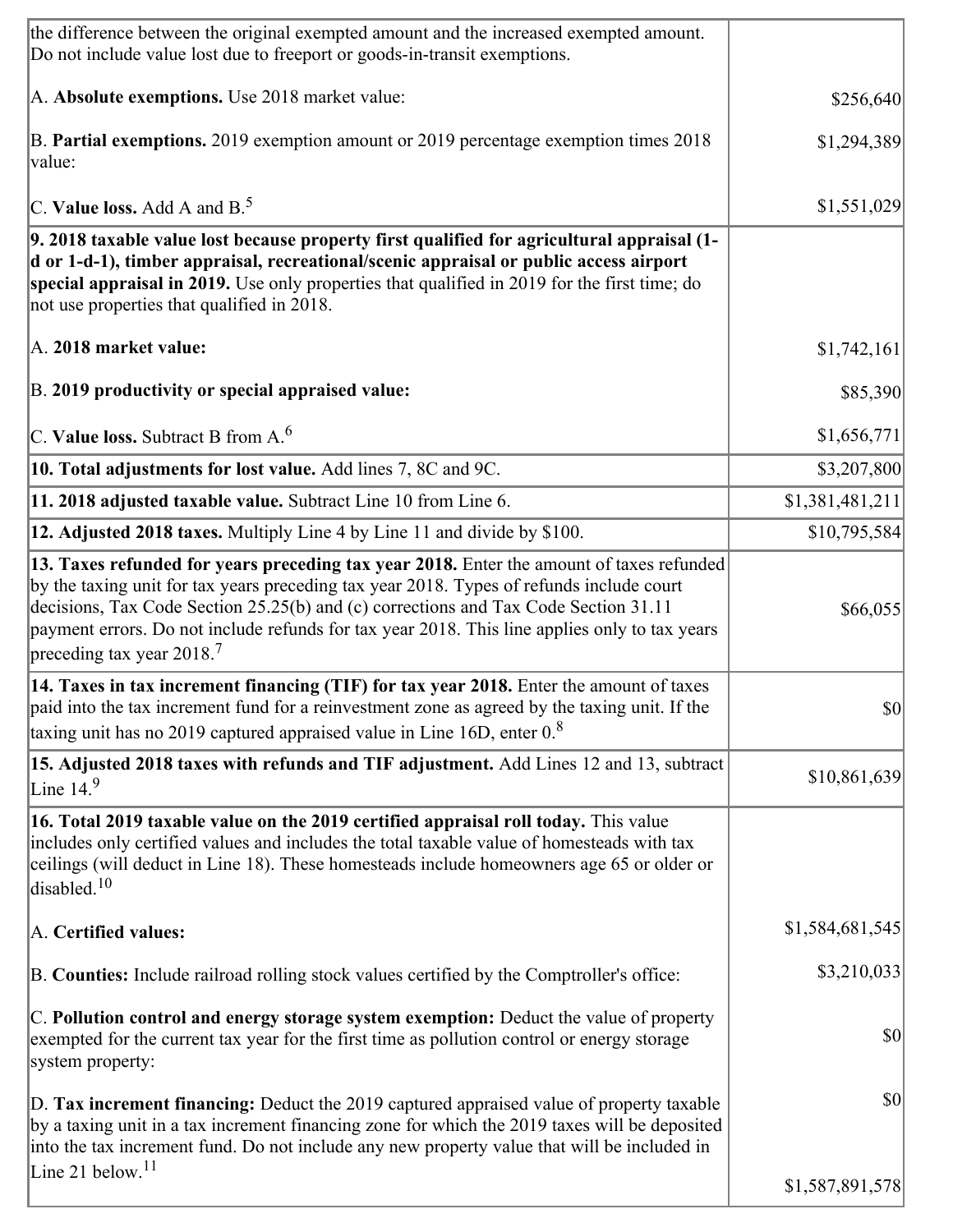| <b>E. Total 2019 value.</b> Add A and B, then subtract C and D.                                                                                                                                                                                                                                                                                                                                                                                                                                                                                                                                                                                                                                                          |                 |
|--------------------------------------------------------------------------------------------------------------------------------------------------------------------------------------------------------------------------------------------------------------------------------------------------------------------------------------------------------------------------------------------------------------------------------------------------------------------------------------------------------------------------------------------------------------------------------------------------------------------------------------------------------------------------------------------------------------------------|-----------------|
| $ 17$ . Total value of properties under protest or not included on certified appraisal roll. <sup>12</sup>                                                                                                                                                                                                                                                                                                                                                                                                                                                                                                                                                                                                               |                 |
| A. 2019 taxable value of properties under protest. The chief appraiser certifies a list of<br>properties still under ARB protest. The list shows the appraisal district's value and the<br>taxpayer's claimed value, if any, or an estimate of the value if the taxpayer wins. For each of<br>the properties under protest, use the lowest of these values. Enter the total value. <sup>13</sup>                                                                                                                                                                                                                                                                                                                         | \$43,998,977    |
| B. 2019 value of properties not under protest or included on certified appraisal roll.<br>The chief appraiser gives taxing units a list of those taxable properties that the chief<br>appraiser knows about, but are not included in the appraisal roll certification. These<br>properties also are not on the list of properties that are still under protest. On this list of<br>properties, the chief appraiser includes the market value, appraised value and exemptions for<br>the preceding year and a reasonable estimate of the market value, appraised value and<br>exemptions for the current year. Use the lower market, appraised or taxable value (as<br>appropriate). Enter the total value. <sup>14</sup> | \$0             |
| C. Total value under protest or not certified: Add A and B.                                                                                                                                                                                                                                                                                                                                                                                                                                                                                                                                                                                                                                                              | \$43,998,977    |
| 18. 2019 tax ceilings. Counties, cities and junior colleges enter 2019 total taxable value of<br>homesteads with tax ceilings. These include the homesteads of homeowners age 65 or older<br>or disabled. Other taxing units enter 0. If your taxing units adopted the tax ceiling provision<br>$\vert$ in 2018 or a prior year for homeowners age 65 or older or disabled, use this step. <sup>15</sup>                                                                                                                                                                                                                                                                                                                 | \$164,877,368   |
| 19. 2019 total taxable value. Add Lines 16E and 17C. Subtract Line 18.                                                                                                                                                                                                                                                                                                                                                                                                                                                                                                                                                                                                                                                   | \$1,467,013,187 |
| 20. Total 2019 taxable value of properties in territory annexed after Jan. 1, 2018.<br>Include both real and personal property. Enter the 2019 value of property in territory<br>$\frac{16}{2}$                                                                                                                                                                                                                                                                                                                                                                                                                                                                                                                          | \$0             |
| 21. Total 2019 taxable value of new improvements and new personal property located<br>in new improvements. New means the item was not on the appraisal roll in 2018. An<br>improvement is a building, structure, fixture or fence erected on or affixed to land. New<br>additions to existing improvements may be included if the appraised value can be<br>determined. New personal property in a new improvement must have been brought into the<br>taxing unit after Jan. 1, 2018, and be located in a new improvement. New improvements do<br>include property on which a tax abatement agreement has expired for $2019$ . <sup>17</sup>                                                                             | \$17,847,030    |
| 22. Total adjustments to the 2019 taxable value. Add Lines 20 and 21.                                                                                                                                                                                                                                                                                                                                                                                                                                                                                                                                                                                                                                                    | \$17,847,030    |
| 23. 2019 adjusted taxable value. Subtract Line 22 from Line 19.                                                                                                                                                                                                                                                                                                                                                                                                                                                                                                                                                                                                                                                          | \$1,449,166,157 |
| 24. 2019 effective tax rate. Divide Line 15 by Line 23 and multiply by $$100$ . <sup>18</sup>                                                                                                                                                                                                                                                                                                                                                                                                                                                                                                                                                                                                                            | \$0.74950/\$100 |
| <b>25. COUNTIES ONLY.</b> Add together the effective tax rates for each type of tax the county<br>levies. The total is the 2019 county effective tax rate. <sup>19</sup>                                                                                                                                                                                                                                                                                                                                                                                                                                                                                                                                                 | \$0.74950/\$100 |

- <sup>1</sup>Tex. Tax Code Section 26.012(14) <sup>9</sup>Tex. Tax Code Section 26.012(13) <sup>9</sup>Tex. Tax Code Section 26.012 <sup>2</sup>Tex. Tax Code Section 26.012(14)<br><sup>3</sup>Tex. Tax Code Section 26.012(13)
	-
	-
- <sup>3</sup>Tex. Tax Code Section 26.012(13) <sup>11</sup>Tex. Tax Code Section 26.03(c) <sup>4</sup>Tex. Tax Code Section 26.01(c)
- <sup>4</sup>Tex. Tax Code Section 26.012(15) <sup>12</sup>Tex. Tax Code Section 26.01(c) and (d)<br><sup>5</sup>Tex. Tax Code Section 26.012(15) <sup>13</sup>Tex. Tax Code Section 26.01(c)
	- <sup>13</sup>Tex. Tax Code Section 26.01(c) <sup>14</sup>Tex. Tax Code Section 26.01(d)
- <sup>6</sup>Tex. Tax Code Section 26.012(15)<br><sup>7</sup>Tex. Tax Code Section 26.012(13)
- 
- 
- <sup>7</sup>Tex. Tax Code Section 26.012(13) <sup>15</sup>Tex. Tax Code Section 26.012(6)<br><sup>8</sup>Tex. Tax Code Section 26.03(c) <sup>16</sup>Tex. Tax Code Section 26.012(17)
	- $16$ Tex. Tax Code Section 26.012(17)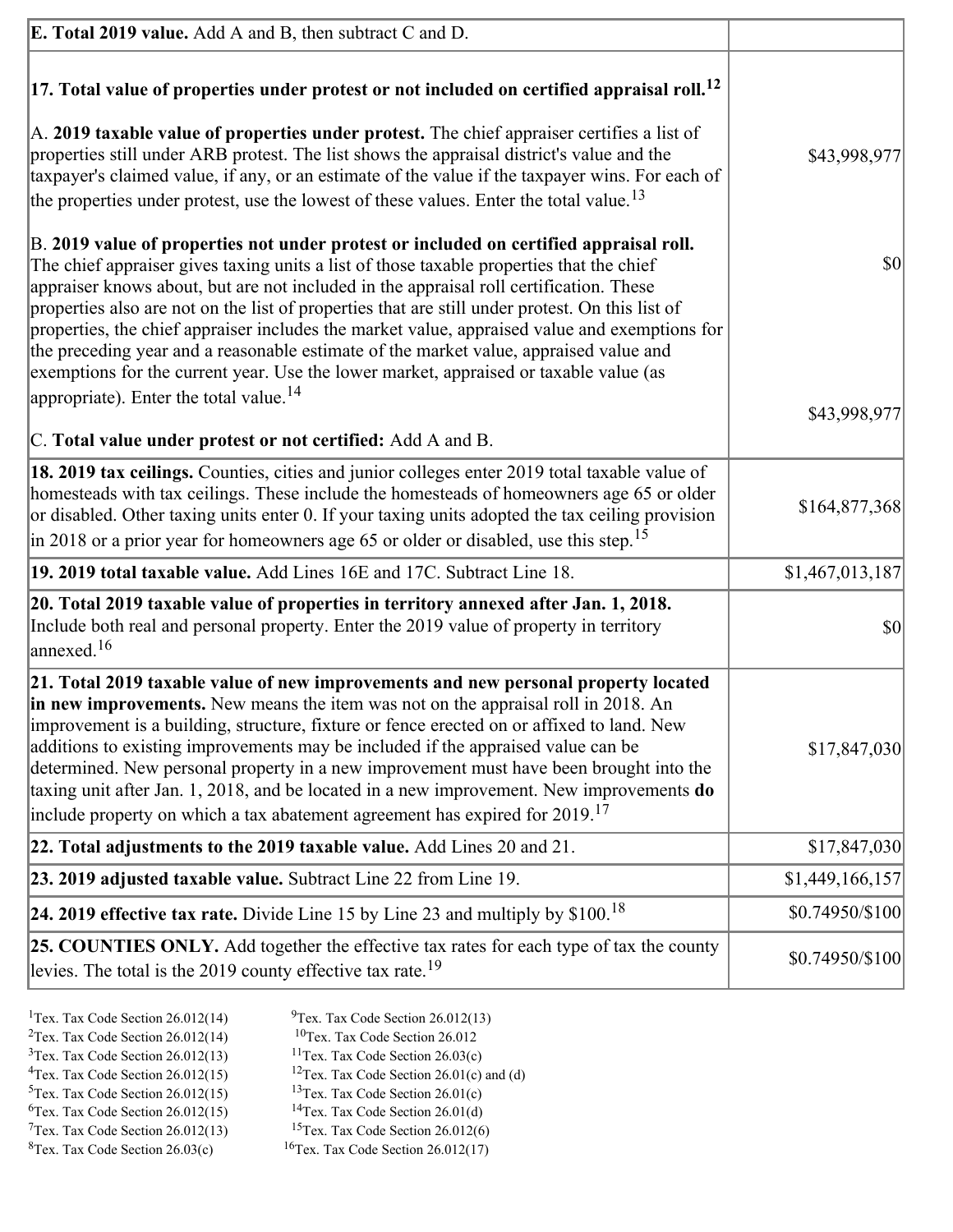## **SECTION 2: Rollback Tax Rate**

The rollback tax rate is split into two separate rates:

- 1. **Maintenance and Operations (M&O):** The M&O portion is the tax rate that is needed to raise the same amount of taxes that the taxing unit levied in the prior year plus eight percent. This rate accounts for such things as salaries, utilities and day-to-day operations.
- 2. **Debt:** The debt tax rate includes the debt service necessary to pay the taxing unit's debt payments in the coming year. This rate accounts for principal and interest on bonds and other debt secured by property tax revenue.

The rollback tax rate for a county is the sum of the rollback tax rates calculated for each type of tax the county levies. In most cases the rollback tax rate exceeds the effective tax rate, but occasionally decreases in a taxing unit's debt service will cause the effective tax rate to be higher than the rollback tax rate.

| <b>Rollback Tax Rate Activity</b>                                                                                                                                                                                                                                                                                                                                                                                                                                                                                                                                                                                                                                       | <b>Amount/Rate</b>                  |
|-------------------------------------------------------------------------------------------------------------------------------------------------------------------------------------------------------------------------------------------------------------------------------------------------------------------------------------------------------------------------------------------------------------------------------------------------------------------------------------------------------------------------------------------------------------------------------------------------------------------------------------------------------------------------|-------------------------------------|
| 26. 2018 maintenance and operations ( $M&O$ ) tax rate.                                                                                                                                                                                                                                                                                                                                                                                                                                                                                                                                                                                                                 | \$0.75120/\$100                     |
| 27. 2018 adjusted taxable value. Enter the amount from Line 11.                                                                                                                                                                                                                                                                                                                                                                                                                                                                                                                                                                                                         | \$1,381,481,211                     |
| 28. 2018 M&O taxes.                                                                                                                                                                                                                                                                                                                                                                                                                                                                                                                                                                                                                                                     |                                     |
| A. Multiply Line 26 by Line 27 and divide by \$100.                                                                                                                                                                                                                                                                                                                                                                                                                                                                                                                                                                                                                     | \$10,377,686                        |
| B. Cities, counties and hospital districts with additional sales tax: Amount of additional<br>sales tax collected and spent on M&O expenses in 2018. Enter amount from full year's sales<br>tax revenue spent for M&O in 2018 fiscal year, if any. Other taxing units enter 0. Counties<br>exclude any amount that was spent for economic development grants from the amount of<br>sales tax spent.                                                                                                                                                                                                                                                                     | \$1,975,192                         |
| C. Counties: Enter the amount for the state criminal justice mandate. If second or later year,<br>the amount is for increased cost above last year's amount. Other taxing units enter 0.                                                                                                                                                                                                                                                                                                                                                                                                                                                                                | $ 10\rangle$                        |
| D. Transferring function: If discontinuing all of a department, function or activity and<br>transferring it to another taxing unit by written contract, enter the amount spent by the taxing<br>unit discontinuing the function in the 12 months preceding the month of this calculation. If<br>the taxing unit did not operate this function for this 12-month period, use the amount spent<br>in the last full fiscal year in which the taxing unit operated the function. The taxing unit<br>discontinuing the function will subtract this amount in H below. The taxing unit receiving<br>the function will add this amount in H below. Other taxing units enter 0. | $ 10\rangle$                        |
| E. Taxes refunded for years preceding tax year 2018: Enter the amount of M&O taxes<br>refunded in the preceding year for taxes before that year. Types of refunds include court<br>decisions, Tax Code Section 25.25(b) and (c) corrections and Section 31.11 payment errors.<br>Do not include refunds for tax year 2018. This line applies only to tax years preceding tax<br> year 2018.                                                                                                                                                                                                                                                                             | \$63,394                            |
| F. Enhanced indigent health care expenditures: Enter the increased amount for the<br>current year's enhanced indigent health care expenditures above the preceding tax year's<br>enhanced indigent health care expenditures, less any state assistance.                                                                                                                                                                                                                                                                                                                                                                                                                 | $\vert \mathbf{S} \mathbf{0} \vert$ |
| G. Taxes in TIF: Enter the amount of taxes paid into the tax increment fund for a<br>reinvestment zone as agreed by the taxing unit. If the taxing unit has no 2019 captured<br>appraised value in Line 16D, enter 0.                                                                                                                                                                                                                                                                                                                                                                                                                                                   | $ 10\rangle$                        |
| H. Adjusted M&O Taxes. Add A, B, C, E and F. For taxing unit with D, subtract if<br>discontinuing function and add if receiving function. Subtract G.                                                                                                                                                                                                                                                                                                                                                                                                                                                                                                                   | \$12,416,272                        |
| 29. 2019 adjusted taxable value. Enter Line 23 from the Effective Tax Rate Worksheet.                                                                                                                                                                                                                                                                                                                                                                                                                                                                                                                                                                                   | \$1,449,166,157                     |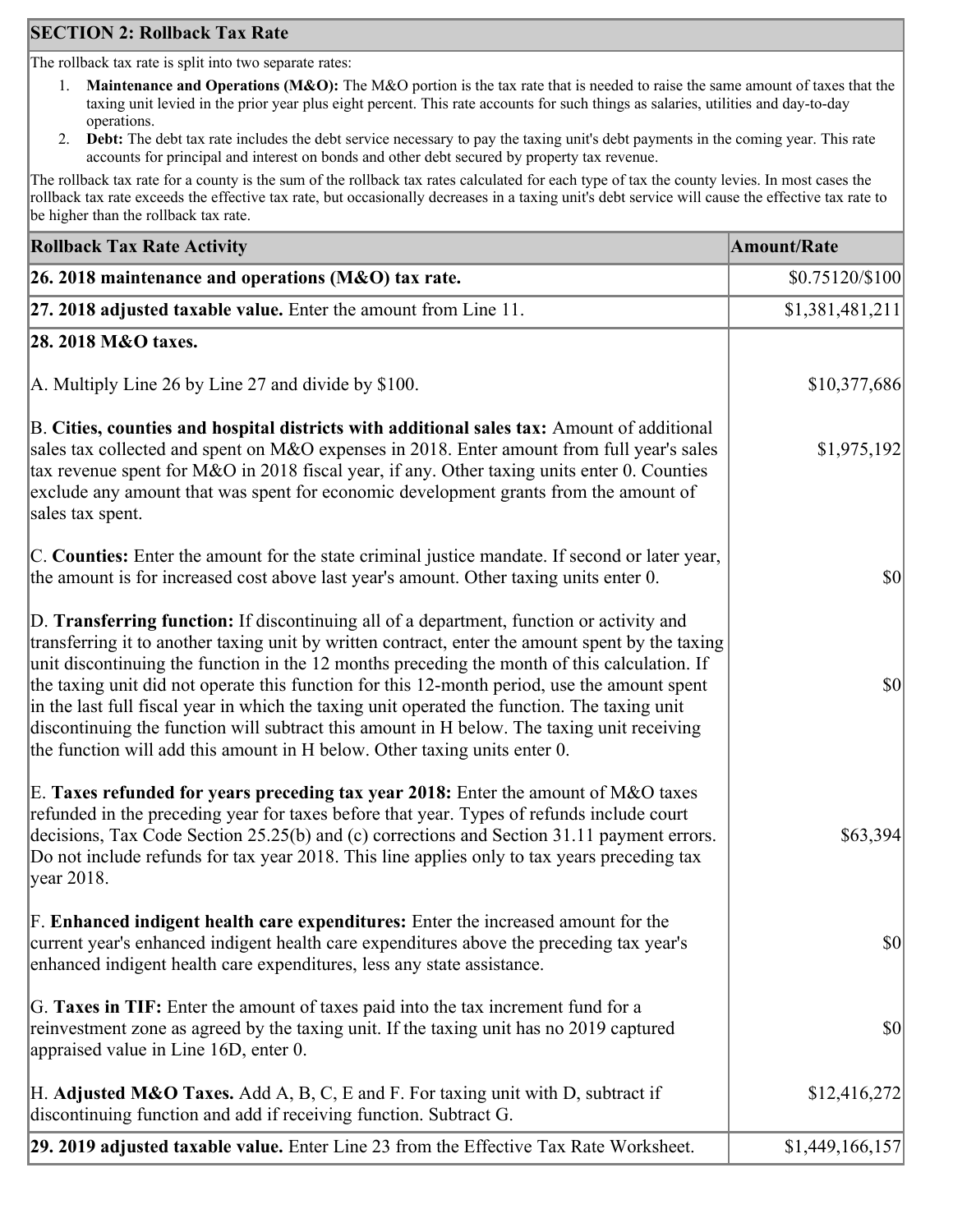| 30. 2019 effective maintenance and operations rate. Divide Line 28H by Line 29 and<br>multiply by \$100.                                                                                                                                                                                                                                                                                                                                                                                                                                                                                                                                                                                  | \$0.85679/\$100 |
|-------------------------------------------------------------------------------------------------------------------------------------------------------------------------------------------------------------------------------------------------------------------------------------------------------------------------------------------------------------------------------------------------------------------------------------------------------------------------------------------------------------------------------------------------------------------------------------------------------------------------------------------------------------------------------------------|-----------------|
| $31.2019$ rollback maintenance and operation rate. Multiply Line 30 by 1.08.                                                                                                                                                                                                                                                                                                                                                                                                                                                                                                                                                                                                              | \$0.92533/\$100 |
| 32. Total 2019 debt to be paid with property taxes and additional sales tax revenue.<br>Debt means the interest and principal that will be paid on debts that:<br>$(1)$ are paid by property taxes,<br>$(2)$ are secured by property taxes,<br>$(3)$ are scheduled for payment over a period longer than one year and<br>$(4)$ are not classified in the taxing unit's budget as M&O expenses<br>A. Debt also includes contractual payments to other taxing units that have incurred debts on<br>behalf of this taxing unit, if those debts meet the four conditions above. Include only<br>amounts that will be paid from property tax revenue. Do not include appraisal district budget | \$421,220       |
| payments. Enter debt amount.<br>B. Subtract unencumbered fund amount used to reduce total debt.<br>C. Subtract amount paid from other resources.                                                                                                                                                                                                                                                                                                                                                                                                                                                                                                                                          | \$0             |
| D. Adjusted debt. Subtract B and C from A.                                                                                                                                                                                                                                                                                                                                                                                                                                                                                                                                                                                                                                                | \$0             |
|                                                                                                                                                                                                                                                                                                                                                                                                                                                                                                                                                                                                                                                                                           | \$421,220       |
| 33. Certified 2018 excess debt collections. Enter the amount certified by the collector.                                                                                                                                                                                                                                                                                                                                                                                                                                                                                                                                                                                                  | \$0             |
| 34. Adjusted 2019 debt. Subtract Line 33 from Line 32D.                                                                                                                                                                                                                                                                                                                                                                                                                                                                                                                                                                                                                                   | \$421,220       |
| 35. Certified 2019 anticipated collection rate. Enter the rate certified by the collector. If<br>the rate is 100 percent or greater, enter 100 percent.                                                                                                                                                                                                                                                                                                                                                                                                                                                                                                                                   | 100.00%         |
| 36. 2019 debt adjusted for collections. Divide Line 34 by Line 35                                                                                                                                                                                                                                                                                                                                                                                                                                                                                                                                                                                                                         | \$421,220       |
| <b>37. 2019 total taxable value.</b> Enter the amount on Line 19.                                                                                                                                                                                                                                                                                                                                                                                                                                                                                                                                                                                                                         | \$1,467,013,187 |
| <b>38. 2019 debt tax rate.</b> Divide Line 36 by Line 37 and multiply by \$100.                                                                                                                                                                                                                                                                                                                                                                                                                                                                                                                                                                                                           | \$0.02871/\$100 |
| 39. 2019 rollback tax rate. Add Lines 31 and 38.                                                                                                                                                                                                                                                                                                                                                                                                                                                                                                                                                                                                                                          | \$0.95404/\$100 |
| 40. COUNTIES ONLY. Add together the rollback tax rates for each type of tax the county<br>levies. The total is the 2019 county rollback tax rate.                                                                                                                                                                                                                                                                                                                                                                                                                                                                                                                                         | \$0.95404/\$100 |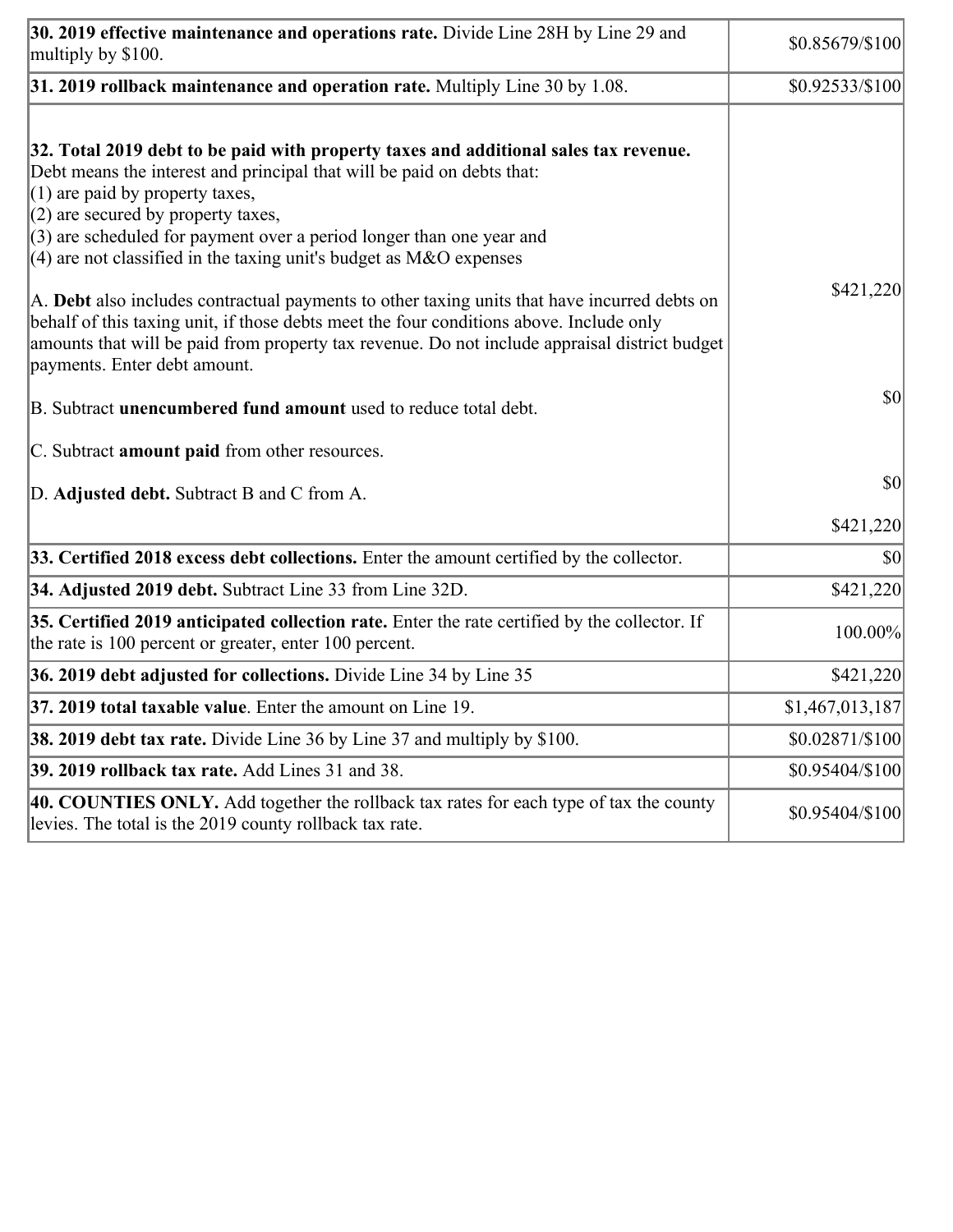## **SECTION 3: Additional Sales Tax to Reduce Property Taxes**

Cities, counties and hospital districts may levy a sales tax specifically to reduce property taxes. Local voters by election must approve imposing orabolishing the additional sales tax. If approved, the taxing unit must reduce its effective and rollback tax rates to offset the expected sales tax revenue.

This section should only be completed by a county, city or hospital district that is required to adjust its effective tax rate and/or rollback tax rate because it adopted the additional sales tax.

| <b>Activity</b>                                                                                                                                                                                                                                                                                                                                                                                                                                                                                                                                                         | <b>Amount/Rate</b> |
|-------------------------------------------------------------------------------------------------------------------------------------------------------------------------------------------------------------------------------------------------------------------------------------------------------------------------------------------------------------------------------------------------------------------------------------------------------------------------------------------------------------------------------------------------------------------------|--------------------|
| 41. Taxable Sales. For taxing units that adopted the sales tax in November 2018 or May<br>[2019, enter the Comptroller's estimate of taxable sales for the previous four quarters. <sup>20</sup><br>Estimates of taxable sales may be obtained through the Comptroller's Allocation Historical<br><b>Summary</b> webpage. Taxing units that adopted the sales tax before November 2018, skip this<br>line.                                                                                                                                                              | \$0                |
| 42. Estimated sales tax revenue. Counties exclude any amount that is or will be spent for<br>economic development grants from the amount of estimated sales tax revenue. <sup>21</sup> Taxing<br>units that adopted the sales tax in November 2018 or in May 2019.<br>Multiply the amount on Line 41 by the sales tax rate (.01, .005 or .0025, as applicable) and<br>multiply the result by $.9522$<br> - or -<br>Taxing units that adopted the sales tax before November 2018.<br>Enter the sales tax revenue for the previous four quarters. Do not multiply by .95. | \$2,034,896        |
| 43. 2019 total taxable value. Enter the amount from Line 37 of the Rollback Tax Rate<br>Worksheet.                                                                                                                                                                                                                                                                                                                                                                                                                                                                      | \$1,467,013,187    |
| 44. Sales tax adjustment rate. Divide Line 42 by Line 43 and multiply by $$100$ .                                                                                                                                                                                                                                                                                                                                                                                                                                                                                       | \$0.13871/\$100    |
| 45. 2019 effective tax rate, unadjusted for sales tax. <sup>23</sup> Enter the rate from Line 24 or 25,<br>as applicable, on the Effective Tax Rate Worksheet.                                                                                                                                                                                                                                                                                                                                                                                                          | \$0.74950/\$100    |
| 46. 2019 effective tax rate, adjusted for sales tax. Taxing units that adopted the sales tax in<br>November 2018 or in May 2019. Subtract Line 44 from Line 45. Skip to Line 47 if you<br>adopted the additional sales tax before November 2018.                                                                                                                                                                                                                                                                                                                        | \$0.74950/\$100    |
| 47. 2019 rollback tax rate, unadjusted for sales tax. <sup>24</sup> Enter the rate from Line 39 or 40,<br>as applicable, of the Rollback Tax Rate Worksheet.                                                                                                                                                                                                                                                                                                                                                                                                            | \$0.95404/\$100    |
| [48. 2019 rollback tax rate, adjusted for sales tax. Subtract Line 44 from Line 47.                                                                                                                                                                                                                                                                                                                                                                                                                                                                                     | \$0.81533/\$100    |

<sup>17</sup>Tex. Tax Code Section 26.012(17)

<sup>18</sup>Tex. Tax Code Section 26.04(c)

<sup>19</sup>Tex. Tax Code Section 26.04(d)

 $20$ Tex. Tax Code Section 26.041(d)

<sup>21</sup>Tex. Tax Code Section  $26.041(i)$ 

 $22$ Tex. Tax Code Section 26.041(d)

 $23$ Tex. Tax Code Section 26.04(c)  $24$ Tex. Tax Code Section 26.04(c)